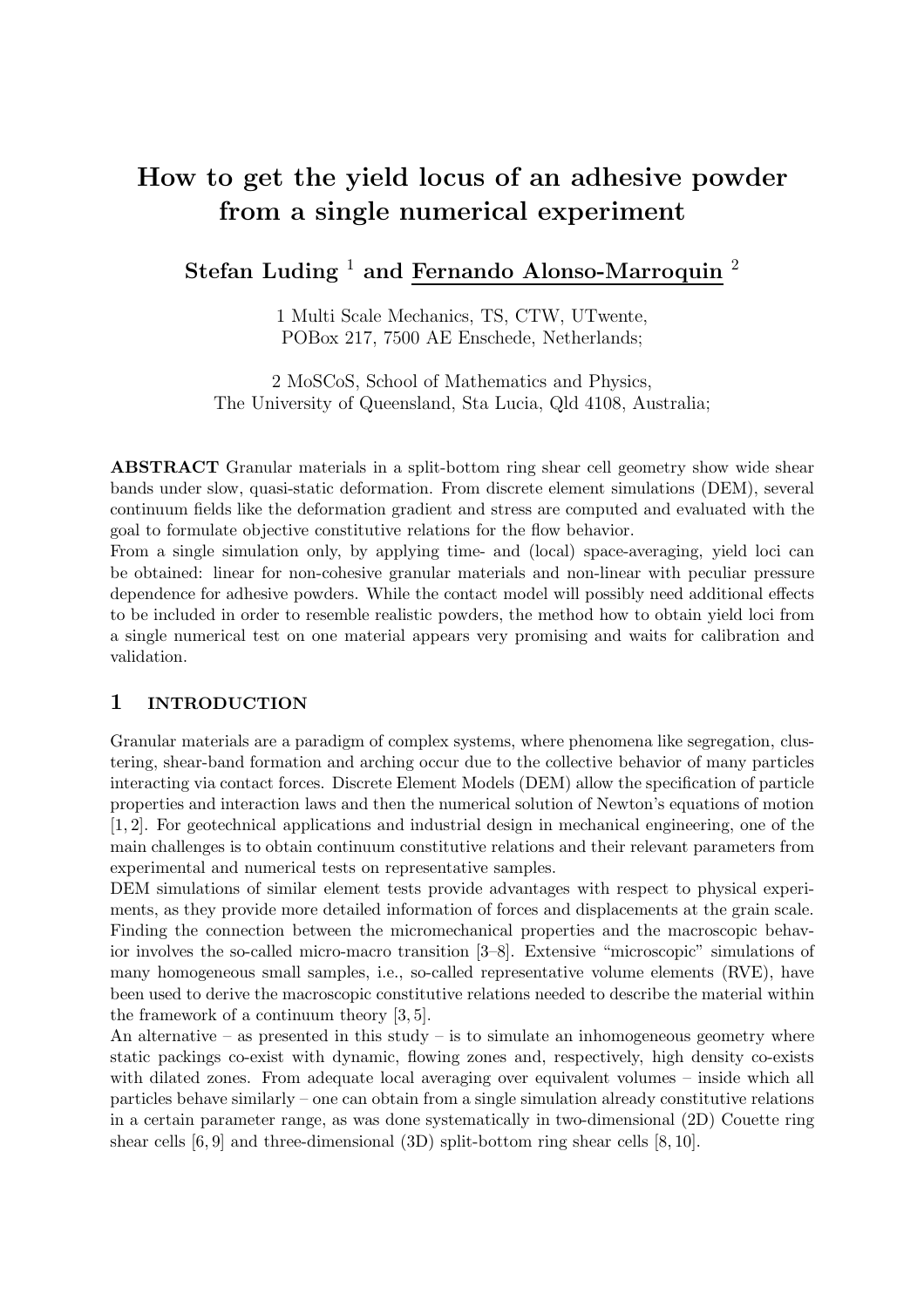The special property of the split-bottom ring shear cell is the fact that the shear band is initiated at the bottom gap between the moving, outer and fixed, inner part of the bottom-wall. The velocity field is well approximated by an error-function [7, 8, 11, 12] with a width considerably increasing from bottom to top (free surface). The data-analysis provides data-sets of different pressures, shear-stresses and shear-rates – from a single simulation only. Previous simulations with dry particles were validated by experimental data and quantitative agreement was found with deviations as small as 10 per-cent [8, 10, 12].

Note that both time- and space-averaging are required to obtain a reasonable statistics. Furthermore, we remark, that even though ring-symmetry and time-continuity are assumed for the averaging, this is not true in general, since the granular material shows non-affine deformations and intermittent behavior. Nevertheless, the time- and space-averages are performed as a first step to obtain continuum quantities – leaving an analysis of their fluctuations to future studies.

#### 2 The Soft Particle Molecular Dynamics Method

The behavior of granular media is simulated with the discrete element method (DEM) or molecular dynamics (MD) [5–7, 13]. Both methods are identical in spirit, however, MD was developed for numerical simulations of atoms and molecules [1], while DEM was introduced by Cundall for modeling geological materials [2]. While MD typically involves pair interaction potentials, the essential ingredient of DEM modelling is the force-displacement relation (which often cannot be related to a potential) that governs the interaction between pairs of particles in normal and tangential direction (as well as for torques, which are not considered here however). Particle positions, velocities and interaction forces are then sufficient to integrate the equations of motion for all particles simultanelously.

Since the exact calculation of the deformations of the particles is computationally too expensive, we assume that the particles can interpenetrate each other. Then we relate the normal interaction force to the overlapping length as  $f = k\delta$ , with a stiffness k. In the tangential direction, the force  $f^t = k_t \delta^t$  is proportional to the tangential displacement of the contact points (due to both rotations and sliding) with a stiffness  $k_t$ . The tangential force is limited by Coulomb's law for sliding  $f^t \leq \mu f$ , i.e., for  $\mu = 0$  one has no tangential forces at all. In order to account for energy dissipation, the normal and tangential degrees of freedom are also subject to a viscous, velocity dependent damping force. For more details see [7, 14].

For fine dry particles, not only friction is relevant, but also adhesive contact properties due to van der Waals forces. Furthermore, due to the tiny contact area, even moderate forces can lead to plastic yield and irreversible deformation of the material in the vicinity of the contact. This complex behavior is modeled by introducing a variant of the linear hysteretic spring model, as explained in [7, 8].

The adhesive, plastic (hysteretic) force is introduced by allowing the normal stiffness constant  $k$ to depend on the history of the deformation. This involves a higher stiffness for un-loading, which also increases with the previous maximal load. The overlap when the unloading force reaches zero resembles the permanent plastic deformation, and the negative forces reached thereafter are attractive, adhesion forces, which increase non-linearly with the previous maximal compression force experienced. The three physical phenomena elasticity/stiffness, plasticity and adhesion are thus quantified by three material parameters  $k_2$ ,  $k_1$ , and  $k_c$ , respectively. Plasticity disappears for  $k_1 = k_2$  and adhesion vanishes for  $k_c = 0$ .

The parameters of the model are: normal stiffness  $k_2 = 500 \text{ N/m}$ , plastic stiffness  $k_1/k_2 = 1/5$ , tangential stiffness  $k_t/k_2 = 1/25$  The contact friction coefficient is  $\mu = 0.01$ , the rolling and torsion yield limits are inactive, i.e.,  $\mu_r = 0.0$  and  $\mu_o = 0.0$ . The normal and tangential viscosities are  $\gamma_n = 0.002 \,\mathrm{s}^{-1}$  and  $\gamma_t = 0.0005 \,\mathrm{s}^{-1}$ , and the density is  $\rho = 2000 \,\mathrm{kg/m^3}$ .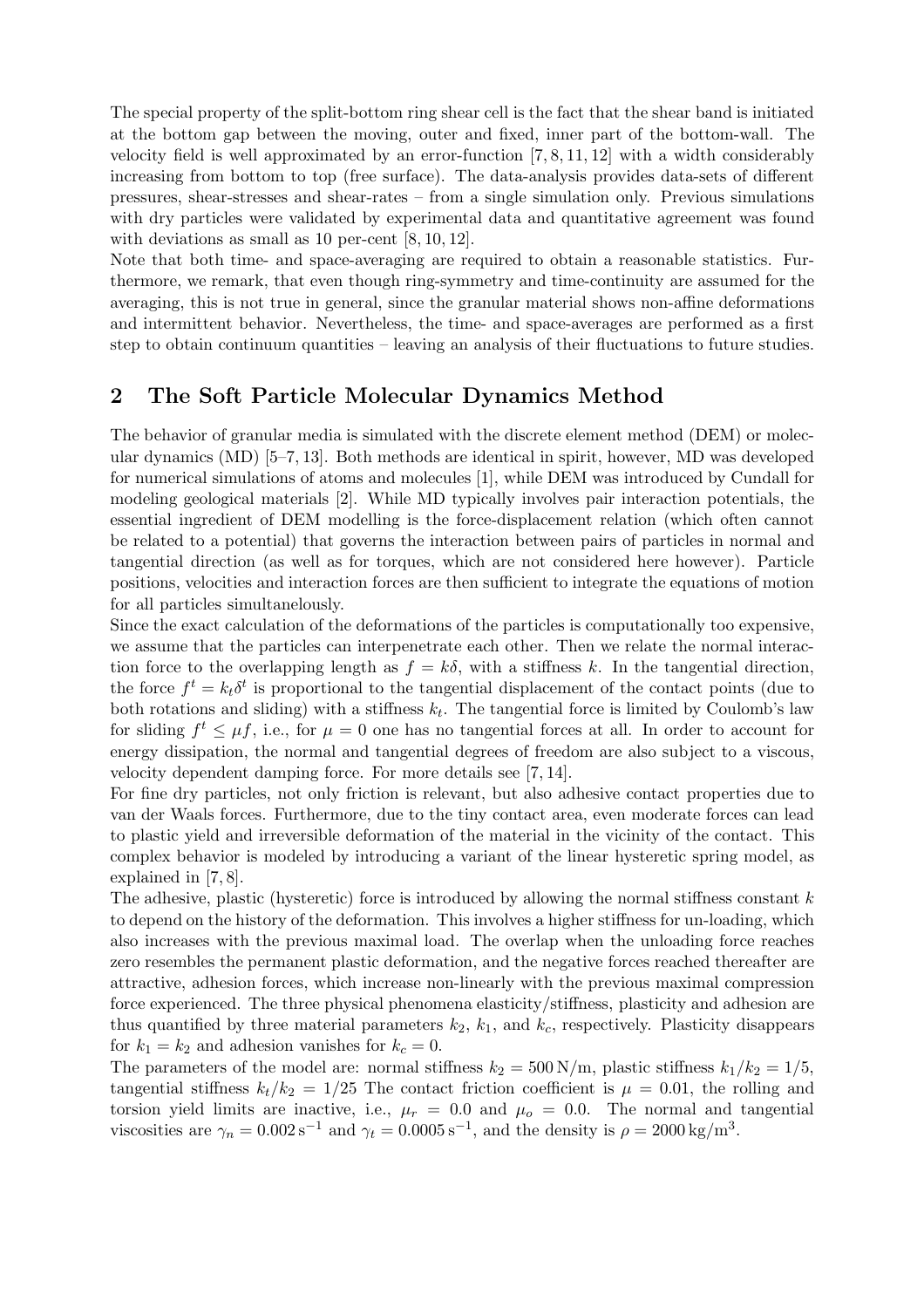

Figure 1: Snapshots from simulations with different adhesion constants, but the same number of mobile particles  $N = 34518$ , seen from the top and from the front. The material is without cohesion  $k_c/k_2 = 0$ (Left) with moderate adhesion,  $k_c/k_2 = 2/5$  (Center) with strong adhesion  $k_c/k_2 = 1$  (Right). The colors blue, green, orange and red denote particles with displacements in tangential direction per second  $r \, d\phi \leq 0.5 \,\mathrm{mm}$ ,  $r \, d\phi \leq 2 \,\mathrm{mm}$ ,  $r \, d\phi \leq 4 \,\mathrm{mm}$ , and  $r \, d\phi > 4 \,\mathrm{mm}$ .

The geometry of the sample is described in detail in Refs. [8, 10]. In brief: An assembly of spherical particles is confined by gravity between two concentric cylinders, a split ring-shaped bottom and a free surface at the top. The outer cylinder rotates around the symmetry-axis and the outer part of the bottom is moving together with it. The split allows that the inner part of the bottom remains at rest and the split initiates the shearband that propagates upwards and becomes wider with increasing height, see Fig. 1.

The simulations run for more than 50 s with a rotation rate  $f_0 = 0.01 \text{ s}^{-1}$  of the outer cylinder, with angular velocity  $\Omega_o = 2\pi f_o$ . For the average of the displacement, only larger times are taken into account so that the systems quasi-steady state flow is examined – disregarding the transient behavior at the onset of shear. Three realizations with the same filling height, i.e.,  $N \approx 37000$  overall particles, are displayed in Fig. 1, both as top- and front-view without  $(k_c = 0)$ and with adhesion  $(k_c/k_2 = 2/5$  and 1). The color code indicates the displacement and shows that without cohesion the shear band is narrower than with cohesion. Furthermore, strong cohesion makes the shearband move rapidly inwards close to the bottom (Right panel).

Since we assume translational invariance in the tangential  $\phi$ -direction, averaging is performed over toroidal volume elements and over many snapshots in time (typically  $40 - 60$  s), leading to fields  $Q(r, z)$  as function of the radial and vertical positions. The averaging procedure was detailed for 2D systems e.g. in Ref. [6], and applied to three dimensional systems [7, 8], so that we do not discuss the details here.

Just examined from the top (like in the original experiments), one observes that the shearband moves inwards with increasing filling height (data not shown) and also becomes wider. The present data show a similar behavior for different contact adhesion: The shearband moves inwards with increasing adhesion stiffness, i.e., with increasing adhesion strength. From the front-view, the same information can be evidenced, see Fig. 1.

Comparing the cases with (Center, Right) and without (Left) adhesion in Fig. 1, the shearband appears to depend strongly on adhesion. In order to allow for a more quantitative analysis of the shear band, both on the top and as function of depth, fits with the universal shape function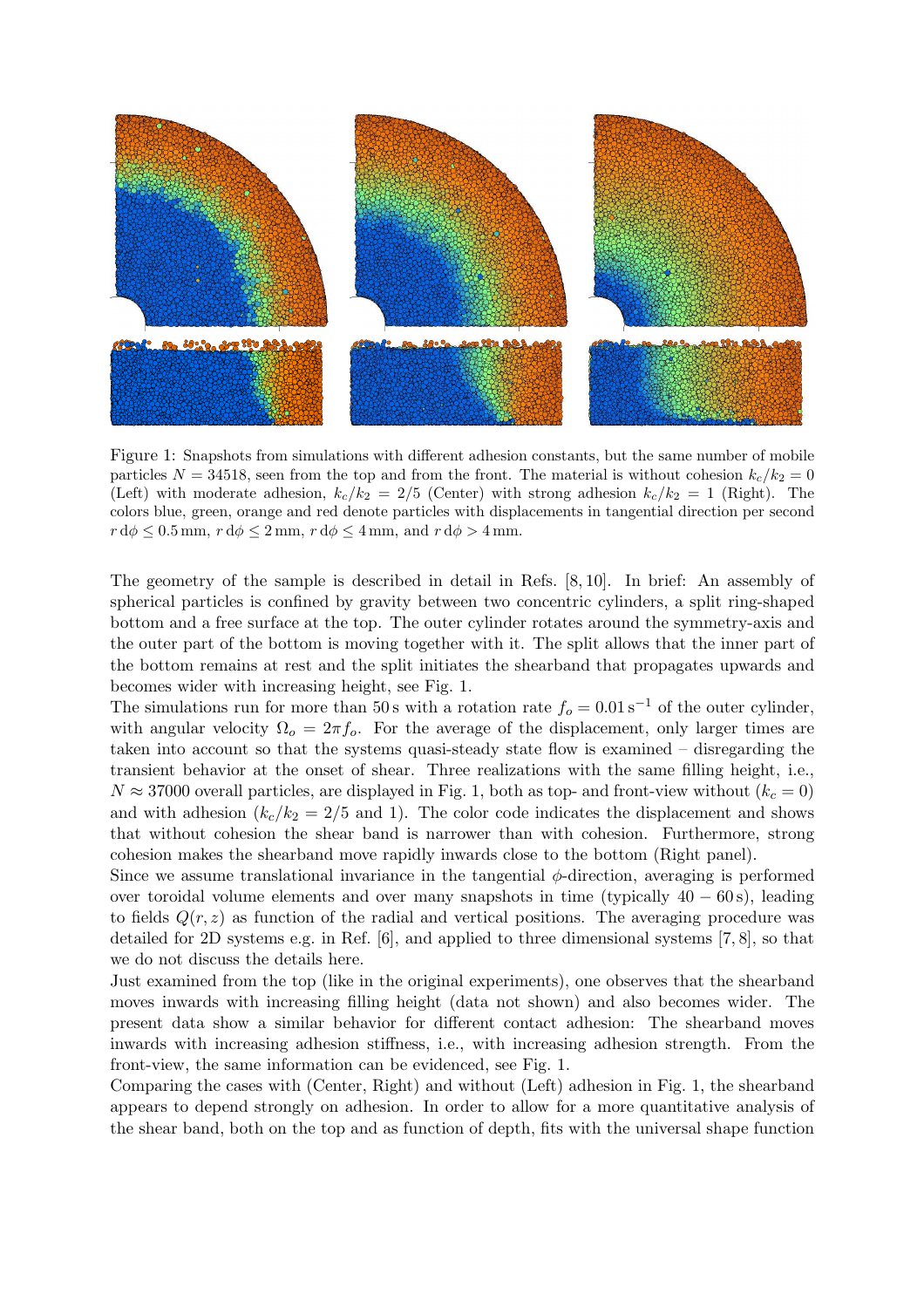

Figure 2: Shear stress  $|\tau|$  plotted against pressure p for three different adhesive parameters:  $k_c/k_2 = 0$ (a),  $k_c/k_2 = 1/10$  (b),  $k_c/k_2 = 1/5$  (c) and  $k_c/k_2 = 2/5$  (d). The magnitude of the strain rate, i.e.,  $\dot{\gamma} \ge \dot{\gamma}_i$ , with  $\gamma_i$  are given in the inset in units of s<sup>-1</sup>. The solid line represents the function  $\tau_{\text{max}} = \mu^{macro} p$ , where  $\mu^{macro} = 0.15$  was used here.

proposed in Ref. [15] can be performed, see Ref. [8].

A quantitative study of the averaged velocity field, and the velocity gradient derived from it, leads to the definition of the local strain rate,  $\dot{\gamma} = \sqrt{(\partial v_\phi/\partial r - v_\phi/r)^2 + (\partial v_\phi/\partial z)^2}/2$ , i.e., the shear intensity in the shear plane, as discussed in Refs. [7, 8].

Furthermore, one can determine the components of the stress tensor as  $\sigma_{\alpha\beta} = \frac{1}{V}$  $\frac{1}{V}\sum_{c\in V}f_{\alpha}l_{\beta}$  , with the components of the contact forces  $f_{\alpha}$  and branch vectors  $l_{\beta}$ , which connects the center of mass of the particle with the contact point. The sum extends over all contacts within or close to the averaging volume, weighted according to their vicinity – a more detailed description of the averaging procedure and the weighting will be published elsewhere. Note that we disregard the (small) tangential forces here for the sake of simplicity. The shear stress is defined in analogy to the shear strain as proposed in [16], so that:  $|\tau| = \sqrt{\sigma_{r\phi}^2 + \sigma_{z\phi}^2}$ .

Remarkably, for non-cohesive materials the macroscopic friction  $|\tau|/p \approx \mu^{macro}$ , is well defined (data not shown, see Refs.  $(7, 8)$ ), i.e. the slope of the shear stress–pressure curve is almost constant for practically all averaging volumina with strain rates larger than some threshold value. In other words, if the shear length  $l_{\gamma} \approx t_{av} \dot{\gamma}$ , with averaging time  $t_{av}$ , clearly exceeds one particle diameter, the shear deformation is fully established – resembling the concept of a critical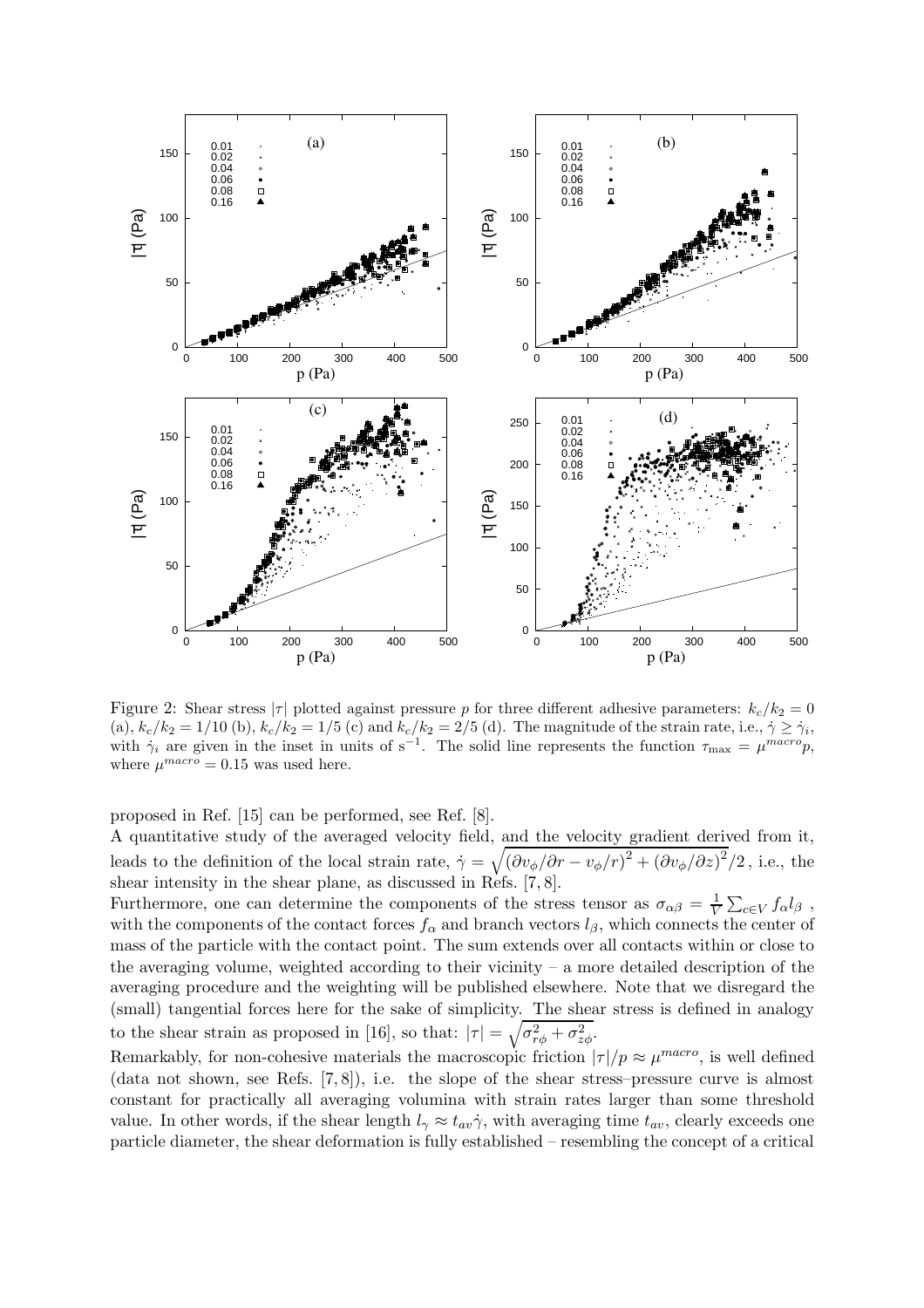flow regime. Therefore, for the present data-set, we observe that  $\dot{\gamma} > \dot{\gamma}_c$ , with  $\dot{\gamma}_c \approx 0.12 \text{ s}^{-1}$  is a reasonable shear-rate above which the shear-layers in the shear-band are fully established.

When contact adhesion is included in the model, a non-linear yield locus is obtained with a peculiar pressure dependence. This non-linearity becomes apparent when we plot the shear stress against pressure for different coefficients of adhesion, as shown in Fig. 2. The main effect of contact adhesion is to increase the strength of the material under large confining stress. For weak adhesion the strength is given by an almost linear relation between shear stress and pressure, while the relation is highly non-linear for large adhesion.

The microscopic reason of this nonlinearity is the non-linearity of the contact model: The contacts feel small adhesion forces for small experienced pressure (close to the free surface). Very large adhesion forces are active for high pressures deep in the bulk of the material. Therefore the micromechanical mechanisms involve not only plastic deformation of the contact zone, but also sintering, fragmentation and re-bonding under large stress conditions.

## 3 Conclusions

Simulations of a split-bottom Couette ring shear cell with dry granular materials show perfect qualitative and good quantitative agreement with experiments. The effect of friction was studied recently, so that in this study the effect of contact adhesion was examined in some detail. The yield locus, i.e., the maximal shear stress,  $|\tau|$ , plotted against pressure – for those parts of the system that have experienced considerable shear (displacement) – is almost linear in the absence of adhesion, corresponding to a linear Mohr-Coulomb type yield locus with slope (macroscopic friction) increasing with microscopic contact friction.

Strong non-linearity of the yield locus emerges as a consequence of the strong adhesive forces that increase non-linearly with the confining pressure. Due to the non-linearity, the definition of a macroscopic cohesion (as shear stress of the yield locus at zero-stress) becomes questionable. All this interesting phenomenology is due to the history dependent contact model: Contacts that experienced large stresses can provide much larger adhesive forces than others which have not been compressed a lot. Therefore, at the top (free surface) the yield stress is much lower then deep inside the sample.

The physical origin of this nonlinearity is the permanent deformation at the contact which leads to a larger contact surface area and therefore to stronger van der Waals forces. As final remark, we note that the model contains an unphysical simplification: The long range van der Waals adhesion is neglected and only the short range contact adhesion is considered. Future studies with the long range (non-contact) term will show whether this can lead to more linear and cohesive yield locus. In real systems of dry, adhesive powders, the long range adhesion will provide the bulk cohesion, since – as shown in this study – the contact adhesion alone is not effective at small confining pressure.

Future research will also involve the yield locus of materials with different friction, rolling resistance and torsion resistance as well as non-spherically shaped particles.

## 4 Acknowledgements

We acknowledge the financial support of the Deutsche Forschungsgemeinschaft (DFG), the Stichting voor Fundamenteel Onderzoek der Materie (FOM), financially supported by the Nederlandse Organisatie voor Wetenschappelijk Onderzoek (NWO), the Australian Research Council, the Australian Academy of Sciences, and the University of Queensland Early Carrier Research Grant.